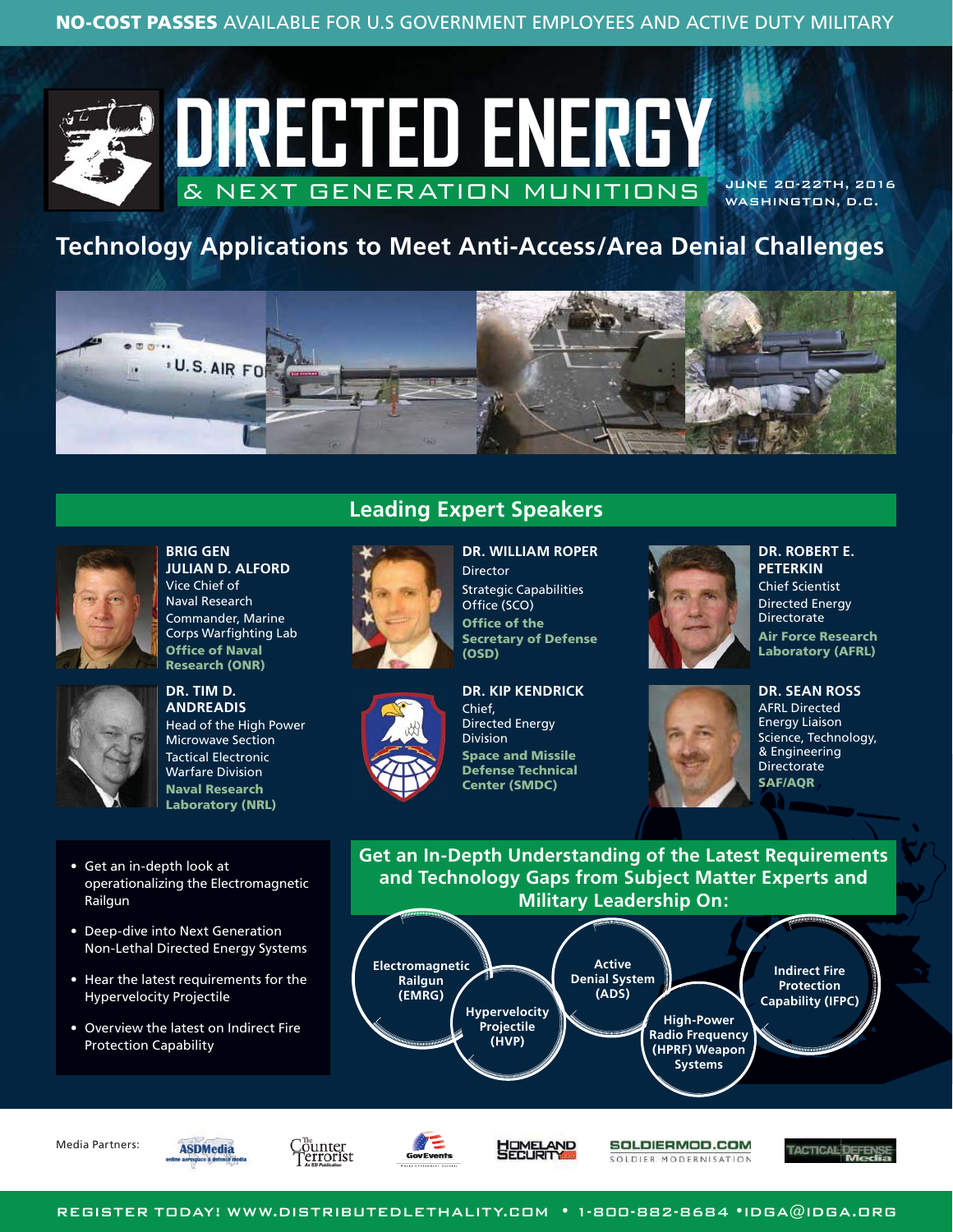JUNE 20-22TH, 2016 • WASHINGTON, D.C.

# **DIRECTED ENE** & NEXT GENERATION MUNITIONS

I am pleased to welcome you to **Directed Energy & Next Generation Munitions 2016!** This is an exciting time for Directed Energy! We are at in inflection point in operationalizing directed energy (DE) technology into defense - bringing scalable, cost effective, precision weaponry to the fight. It is no secret that DE and other electric weapons offer significant economies over legacy systems (ie decreased per-shot cost, increased magazine depth) But such systems also offer strategic advantages: allowing our forward deployed elements to maintain sustainable, credible deterrence and combat power. They also offer the prospect of a scalable threat response to deter, disable, or destroy targets as required.

Over the course of our packed three-day summit, we will look closely at advances in directed energy technology, such as in the fields of **nonlethal weapons, solid state lasers, high powered microwaves, as well as electromagnetic railgun technology, hypervelocity projectiles,** and other technology areas of interest in the field of next generation munitions. Join thought-leaders and colleagues from government, academia, and industry as we look at exisiting and future requirements to put this game-changing technology into the hands of the warfighter.

I'm really excited at the topics we have for this year. We already have a great line-up of distinguished speakers from across the services and research labs, government, academia, and industry, and we have more coming. I hope you can join us as well.

Very Respectfully,

Andrew Hildebrand Director of Programming **Institute for Defense and Government Advancement**

P.S. Non-Lethal Weapons Focus Day included with All-Access Pass!

## **"...excellent access to key individuals and organizations."**

**Steve C. (Northrop Grumman Corporation)**

# **Snapshot of Commands Expected to Attend**



**Naval Sea Systems Command Directed Energy and Electric Weapons Systems Program Office (NAVSEA PMS 405)**

#### The Naval Sea Systems Command is comprised of command staff, headquarters directorates, affiliated Program Executive Offices (PEOs) and numerous field activities. They engineer, build, buy and maintain ships, submarines and combat systems that meet the Fleet's current and future operational requirements.



#### **Air Force Research Laboratory (AFRL)**

AFRL is a global technical enterprise, boasting some of the best and

brightest leaders in the world. We are Revolutionary, Relevant, and Responsive to the Warfighter. We defend America by unleashing the unconquerable power of scientific and technical innovation.



#### **Naval Research Laboratory (NRL)**

NRL is the corporate research laboratory for the Navy and Marine Corps and conducts a broad

program of scientific research, technology and advanced development. NRL has served the Navy and the nation for 90 years and continues to meet the complex technological challenges of today's world.



#### **Space and Missile Defense Technical Center**

USASMDC/ARSTRAT conducts space and missile defense operations and

provides planning, integration, control and coordination of Army forces and capabilities in support of U.S. Strategic Command missions (strategic deterrence, integrated missile defense, and space operations)



#### **PEO Missiles and Space (PEO M&S)**

The role of PEO M&S is to provide overall direction and guidance for

the development, acquisition, testing, product improvement and fielding of assigned systems while ensuring total ownership cost reduction, and to diligently work with international partners to support multi-national programs as well as fostering foreign military sales in support of national and army objectives.



#### **MIT Lincoln Laboratory**

MIT Lincoln Laboratory is a federally funded research and development center that applies advanced

technology to problems of national security. Research and development activities focus on long-term technology development as well as rapid system prototyping and demonstration.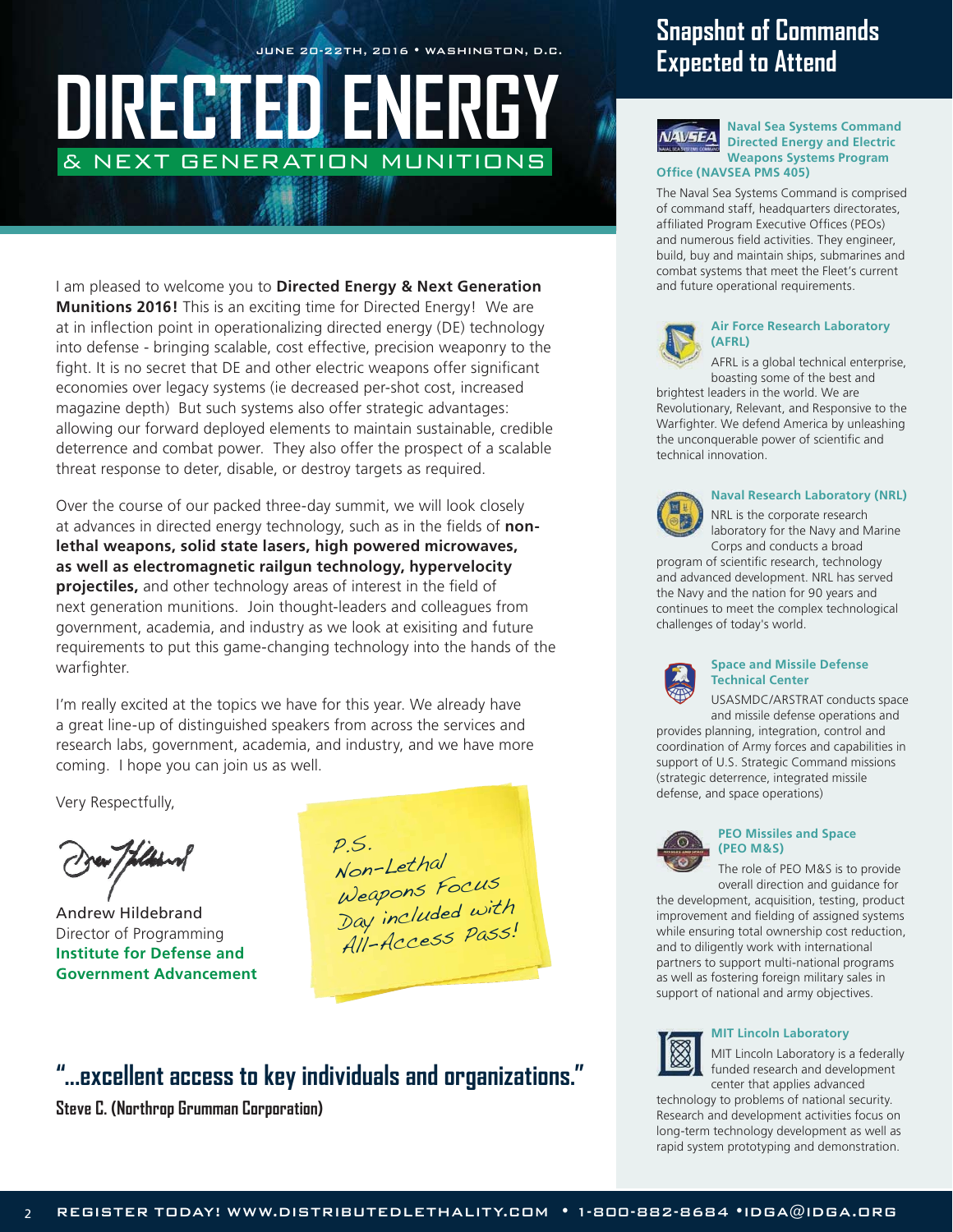

# **DIRECTED ENERGY** MUNITIONS

JUNE 20-22TH, 2016 WASHINGTON, D.C.



Brig Gen Julian Alford, USMC, Vice Chief of Naval Research, **Commander, Marine Corps Warfighting Lab**

#### **Non-Lethal Weapons and the Complex Battlespace**

The Marine Corps Warfighting Laboratory/Futures Directorate identifies future challenges and opportunities, develops warfighting concepts, and comprehensively explores options in order to inform the combat development process to meet the challenges of the future operating environment.



#### Dr. William Roper, Director Strategic Capabilities Office (SCO), **Office of the Secretary of Defense Bringing Game-Changing Capabilities to the Battlespace**

The Strategic Capabilities Office (SCO) was created to identify, analyze, and accelerate capabilities to counter strategic adversaries and improve the United States posture for engaging future threats. A distributed enterprise amongst Office of Secretary of Defense (OSD), Combatant Commands (COCOMs), and the Intelligence Community (IC), SCO uniquely blends technology and concepts of operations to develop a full spectrum of innovative capabilities.



#### Dr. Robert E. Peterkin, Chief Scientist Directed Energy Directorate, **Air Force Research Laboratory**

#### **AFRL: Bringing the Speed of Light to the Fight**

Dr. Robert E. Peterkin, a member of the scientific and technical cadre of senior executives, is Chief Scientist, Directed Energy Directorate, Air Force Research Laboratory, Kirtland Air Force Base, N.M. With an annual budget of more than \$300 million, the directorate is responsible for all of the Air Force research and development of high energy lasers, high power microwaves and dense plasmas, and advanced optical technologies.

# **Learn about our Brilliance Bar:**

During this break, pre-selected speakers will be arranged in the networking hall to answer any of your questions. Come and pick their brains!



**5+ Hours**  Reserved For Networking



## **How can you meet your marketing and business development objectives at the Directed Energy & Next Generation Munitions event?**

Ensure that you have the opportunity to engage with the key decision makers within your industry. We can create a platform for you to effectively interact with your top customers and prospects in the environment of your choice. This can range from formalized private meetings / workshops right through to less structured networking events such as sponsored drinks receptions, coffee breaks or lunches. Ultimately whatever you decide is the right forum; we will support you in your quest to advance relationships with the key people who can influence the future of your business.

**75+**  Expert Attendees

Your company can be elevated to a position where they are seen as a market leader. In a fiercely competitive market you need to ensure that your brand is differentiated from the competition. Failure to create a clear identity will see your organization fade into the background. We ensure that we do everything we can to effectively lift your brand before, during and after the event. Not only do we create a fully integrated marketing campaign, which your company can be part of, but we also offer high impact premium branding opportunities for example on bags, water bottles, pens lanyards etc.

## **NETWORKING BRANDING THOUGHT LEADERSHIP**

If you think that you should be viewed as a true industry leader then your need to demonstrate your market knowledge and expertise through a thought leadership opportunity, such as speaking or chairing. This is a highly unique opportunity for your company to educate the market, and as long as you are credible enough to fit into a high level event program, we can position your organization alongside top customers and prospects in our speaker faculty. As part of this speaker faculty your company will be set apart from other industry attendees giving you the competitive edge required to make further strides in the market.



**JOIN THE CONVERSATION BY CONTACTING:** **Chris Ritchie** Sponsorship Director P: 212-885-2799 • E: sponsorship@idga.org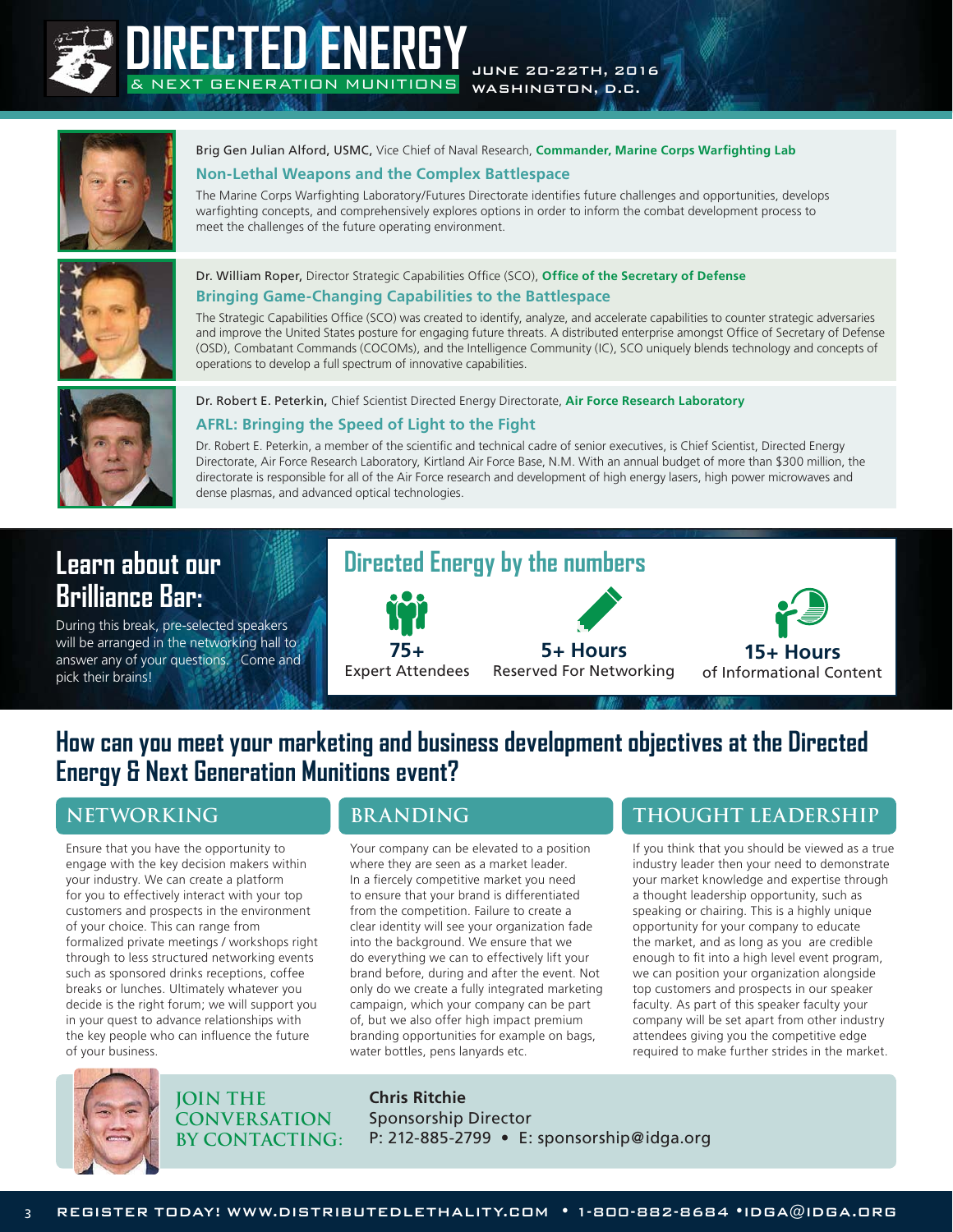#### <sup>0800</sup>**Registration**

#### <sup>0845</sup> **Chairperson Welcome and Opening Remarks**

#### <sup>0900</sup> **WORKSHOP A: Next Generation Non-Lethal Directed Energy Weapons**

This workshop gives an overview of Non-Lethal Weapons Activities and Focus Areas, such as the capability to deliver non-lethal, counter-personnel or counter-material capability to quickly repel potential adversaries with minimal risk of injury. This technology has multiple applications including force protection, crowd control, and perimeter defense.

#### **·** Research and Applications

- **·** Future Interest Areas
- **·** Next Generation Technology

David Law Technology Division Chief

**Joint Non-Lethal Weapons Directorate**

#### <sup>1030</sup> **Morning Networking & Refreshment Break**

Join other attendees to discuss your thoughts on Non Lethal Directed Energy Weapons

#### <sup>1100</sup> **WORKSHOP B: Using RF Spectrum for Counter-Material Non-Lethal Effects**

Requirements for a Radio Frequency Vehicle-Stopper (RFVS) system would allow for the maintenance of a safe, non-lethal keep-out zone by using high power microwaves to disrupt vehicle engine's electrical components and cause stalling.

- **·** Countering Material using DE
- **·** RF Dominance
- **·** Spectrum Management

#### <sup>1215</sup> **Lunch**

Enjoy a catered meal while building lasting relationships with speakers, peers and attendees

#### <sup>1315</sup>**KEYNOTE: Non-Lethal Weapons and the Complex Warfare Environment**

Winning in today's complex fighting environment requires supporting the operational needs of the U.S. Armed Forces by complementing lethal effects delivered to the enemy with technology capable of disabling combatants or would-be combatants without harming non-combatants and limiting collateral damage.

- **·** Future NL Systems
- **·** Application Priorities
- **·** Tech Areas of Interest



Brig Gen Julian D. Alford, USMC Vice Chief of Naval Research Commander **Marine Corps Warfighting Lab**

#### <sup>1400</sup> **Afternoon Refreshment Break**

Take a moment to chat with others about your experiences with Directed Energy

#### <sup>1430</sup> **WORKSHOP C: Countering Insurgent Attacks While Preventing Civilian Casualties**

Today's complex fighting environment often involves insurgents firing indirect munitions from inside highly populated civilian areas. Non-lethal indirect de fire weapons, by producing temporary optical and auditory impairment, enable troops to fire back without risking the lives of innocent people. 00-882-8684 **g Casualties**

- **·** COIN Operations and NL Weapons
- **·** Indirect Fire Challenges
- **·** Tech Areas of Interest

#### <sup>1545</sup>**Chairperson Closing Remarks**

#### <sup>1600</sup> **End of Non-Lethal Weapon Systems Focus Day**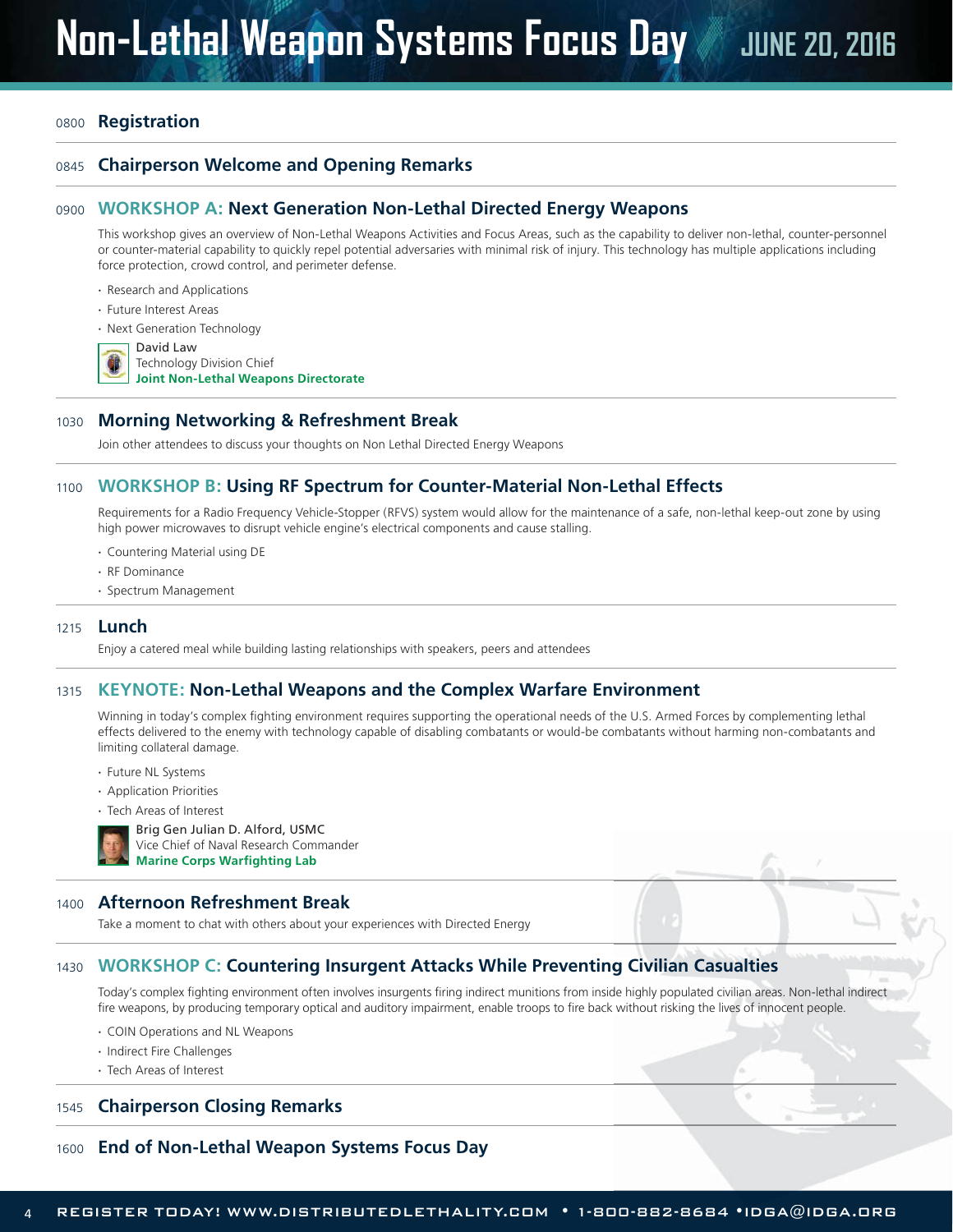# **Main Conference Day One We all your 21, 2016**

#### <sup>0800</sup> **Registration & Coffee**

#### <sup>0845</sup> **Chairperson's Welcome and Opening Remarks**

#### <sup>0900</sup> **KEYNOTE: Directed Energy and Countering Anti-Access/Area Denial Challenges**

 Maintaining power projection in the coming years will rely on more than just technological overmatch - it will rely on increasing our competitive advantage by developing the means to offset advantages or advances in A2/AD weapons and the proliferation of other advanced technologies.

- **·** Overmatching Future Peer/Near-Peer Adversaries
- **·** Strategies to Counter A2/AD
- **·** Leveraging COTS technology

#### <sup>0945</sup> **Advances in High Energy Laser Beam Control and Optics**

- **·** Overview of Current HEL Technology
- **·** Where HEL is Headed
- **·** Examination of the State of the Art

#### <sup>1030</sup> **Morning Networking & Demo Drive**

 During our Integrative Demo Drive, each attendee will be placed in a small group and given the opportunity to rotate through our exhibit hall. Join us and discover the best way to meet each of our exclusive sponsors and find out what they can do for you!

#### <sup>1130</sup> **AFRL Vision for DE Systems**

- **·** Opportunities for Industry
- **·** Future Applications and Research
- **·** Importance of C-DES



Chief Scientist, Directed Energy Directorate

**Air Force Research Laboratory**

#### <sup>1215</sup> **Operationalizing the Electromagnetic Railgun (EMRG) for Multiple Mission Sets**

- **·** Advantages of EMRG systems
- **·** SWAP-C Challenges
- **·** DDG-1000 integration

Session Reserved for **NAVSEA/PMS-405**

#### <sup>1245</sup> **Networking Luncheon**

 Enjoy a good lunch and great conversation with your peers about the morning sessions

#### <sup>1345</sup> **Countering Improvised Threats with Directed Energy**

- **·** DES for C-IED applications
- **·** Future Applications/Requirements
- **·** Examining the State of the Art

#### <sup>1430</sup> **Leveraging Directed Energy for Missile Defense**

- **·** High Energy Laser Mobile Demonstrator
- **·** Requirements of the future force with potential application to the counter unmanned aerial vehicle
- **·** Taking rockets, artillery and mortars missions



Dr. Kip Kendrick Chief, Directed Energy Division **Space and Missile Defense Technical Center** 

#### <sup>1515</sup> **Afternoon Networking Break**

 Take a moment to reflect on the sessions and exchange ideas with your fellow attendees

#### <sup>1600</sup> **Directed Energy and the Indirect Fire Protection Capability (IFPC) Program**

- **·** Modernizing Missile Defense
- **·** Operating in a Contested Environment
- **·** Counter UAS/Counter Mortar Capability

#### Mr. Pat Duggan

Project Officer, Cruise Missile Defense Systems **Program Executive Office for Missiles and Space (PRO M&S) US Army**

#### <sup>1645</sup> **Closing Remarks**

<sup>1700</sup>**Cocktail Reception**

 Enjoy a drink on us and go offline to discuss the day's highlights with speakers and colleagues

# **"Good overview of future direction." - Lawrence B. (US Army)**



Dr. Robert E. Peterkin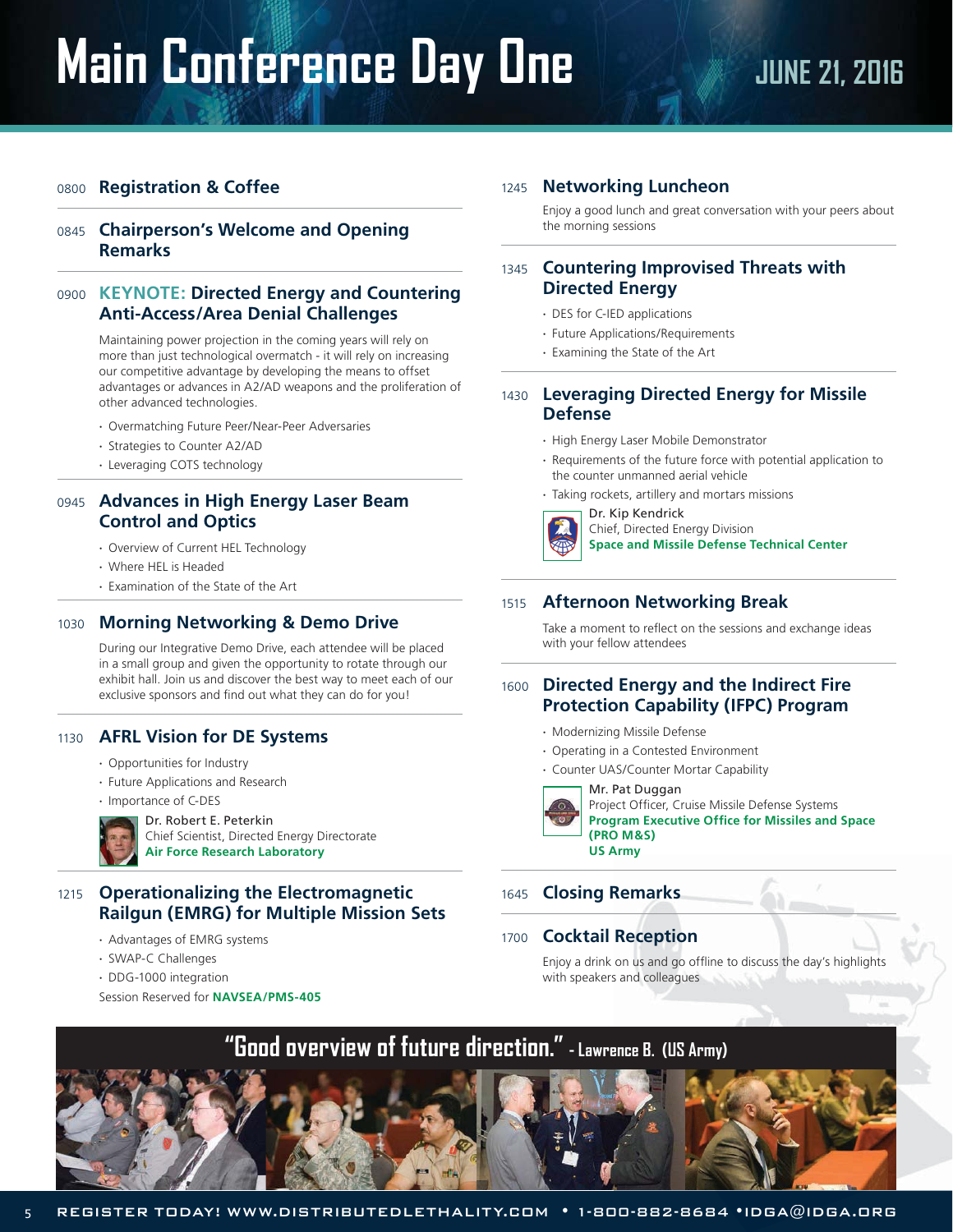# **Main Conference Day Two 22 JUNE 2016**

#### <sup>0800</sup> **Registration & Coffee**

#### <sup>0845</sup> **Chairperson's Welcome and Opening Remarks**

#### <sup>0900</sup>**KEYNOTE: Smart Weapons to Enable Strategic Capabilities**

- **·** Meeting New Defense Challenges Through Innovation
- **·** SCO Future Requirements
- **·** Smart Munitions

#### Dr. William Roper



## Director, Strategic Capabilities Office (SCO)

**Office of the Secretary of Defense**

#### <sup>0945</sup> **Leveraging Existing Precision Munition Technology**

- **·** Future PM Firing Systems
- **·** Application Priorities
- **·** Tech Areas of Interest

#### <sup>1030</sup> **Morning Networking Break & Brilliance Bar**

#### <sup>1130</sup> **Power and Thermal Challenges to Directed Energy Systems Integration**

- **·** Research and Applications
- **·** Future Interest Areas
- **·** Next Generation Technology



#### Dr. Sean Ross

Air Force Research Labs (AFRL) Directed Energy Liaison **Office of the Assistant Secretary of the Air Force, Acquisition Science, Technology, and Engineering Directorate** 

**(SAF/AQR)**

### <sup>1215</sup> **Silicon Carbide (SiC) Power Devices for Defense Applications**

- **·** Next-generation power semiconductors
- **·** Research and Applications
- **·** Criticality of Power for DE and Electric Weapons
- Prof. Stephen B. Bayne Professor, Electrical and Computer Engineering

**Texas Tech University** 

#### <sup>1300</sup> **Networking Luncheon**

 Enjoy a catered lunch while discussing all of the sessions you have attended

#### <sup>1400</sup> **Delivering an HPRF to the Warfighter**

- **·** Surface Navy Applications
- **·** Challenges of Microwave Systems

**·** Modeling and Simulation



Dr. Tim D. Andreadis Head of the High Power Microwave Section, Tactical Electronic Warfare Division **Naval Research Laboratory**

#### <sup>1445</sup> **V4 Countering Improvised Threats with Directed Energy**

- **·** DES and C-IED
- **·** Future Applications/Requirements
- **·** Tech Areas of Interest

#### <sup>1530</sup> **Next Generation High-Power Microwave Systems**

- **·** Research and Applications
- **·** Future Interest Areas
- **·** Next Generation Technology

#### <sup>1615</sup> **Closing Remarks**

<sup>1630</sup>**End of Conference**

## **"This event offers the intimacy between audience members and speakers that is often overlooked by large trade shows. Highly Recommend."**

**- Brian W (US Army)**